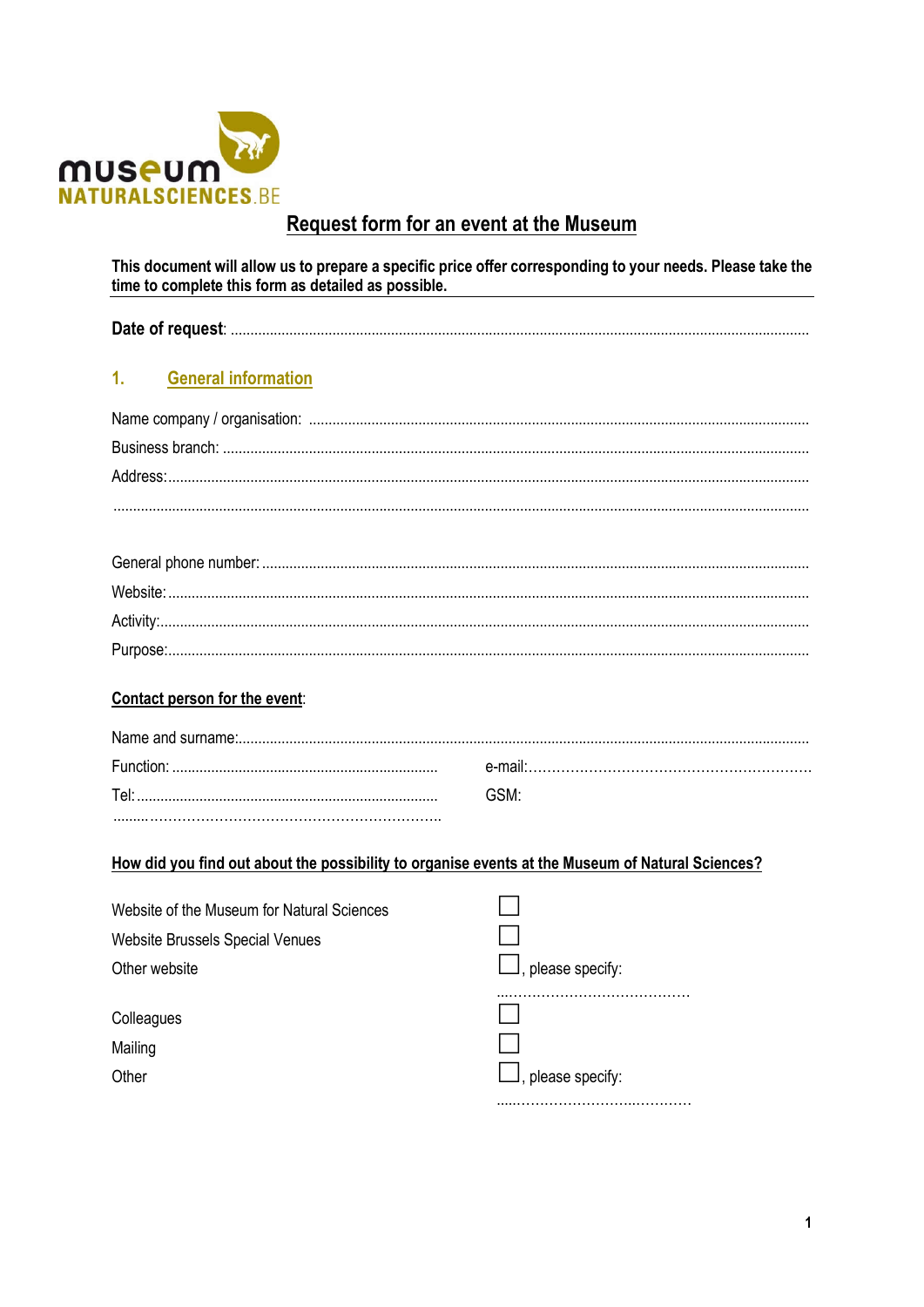# **2. Your event**

| Day and date of event:                                                                                                                                                                                                                                                                                                                                 |                                                                                                          |  |  |  |
|--------------------------------------------------------------------------------------------------------------------------------------------------------------------------------------------------------------------------------------------------------------------------------------------------------------------------------------------------------|----------------------------------------------------------------------------------------------------------|--|--|--|
| other weekday (Tuesday - Friday)<br>Monday                                                                                                                                                                                                                                                                                                             | Saturday<br>Sunday                                                                                       |  |  |  |
| morning<br>afternoon                                                                                                                                                                                                                                                                                                                                   | evening<br>whole day                                                                                     |  |  |  |
| Type of event (check the appropriate box $-$ combinations are possible):                                                                                                                                                                                                                                                                               |                                                                                                          |  |  |  |
| conference<br>meeting                                                                                                                                                                                                                                                                                                                                  | workshop                                                                                                 |  |  |  |
| cocktail<br>reception                                                                                                                                                                                                                                                                                                                                  | seated dinner<br>walking dinner                                                                          |  |  |  |
| visit to exposition                                                                                                                                                                                                                                                                                                                                    | other:                                                                                                   |  |  |  |
| <b>Required room(s)</b> (check the appropriate box $-$ combinations are possible):<br>Grand auditorium for  persons (max. 150)<br>meeting room in class set-up for  persons<br>room for coffee breaks and lunch<br>cocktail room (separate from dinner)<br>If applicable, please indicate your preference for a specific room (e.g. Dinosaur Gallery): | meeting room in "U-set up" for  persons<br>room for poster sessions<br>room for dinner<br>other room(s): |  |  |  |
| <b>Guests</b>                                                                                                                                                                                                                                                                                                                                          |                                                                                                          |  |  |  |
|                                                                                                                                                                                                                                                                                                                                                        |                                                                                                          |  |  |  |
|                                                                                                                                                                                                                                                                                                                                                        |                                                                                                          |  |  |  |
|                                                                                                                                                                                                                                                                                                                                                        |                                                                                                          |  |  |  |
| What kind of event (e.g. New Years reception, sales presentation, product launch, scientific conference etc.):                                                                                                                                                                                                                                         |                                                                                                          |  |  |  |

## **Detailed program of your event:**

*from start to end – please be as specific and detailed as possible, with indication of timing*.

Arrival of the guests – start event:

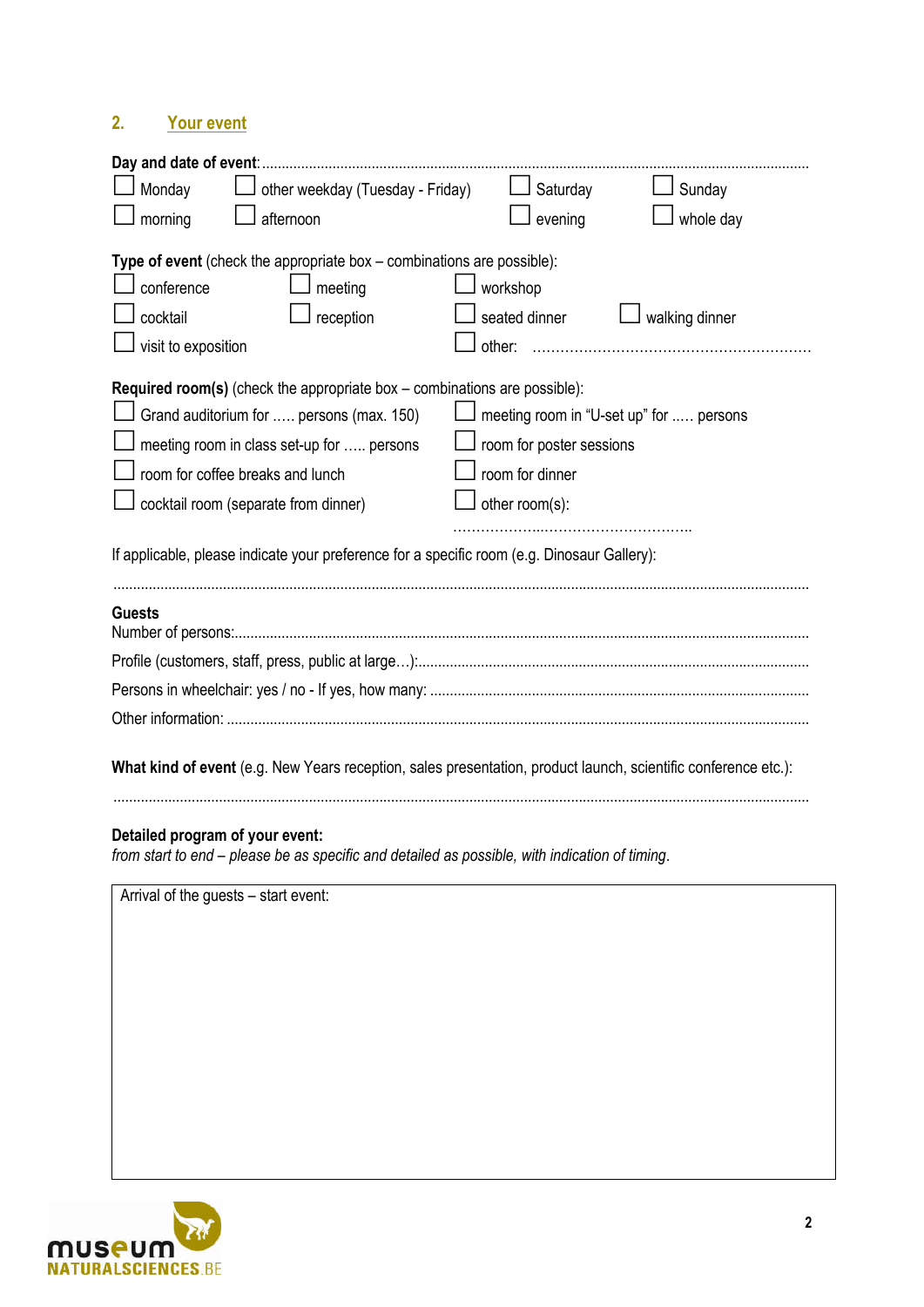**Technical & AV material:** Only the grand auditorium has permanent equipment. We can install the required material in the other rooms. Cost for the use of our material is the cost of the AVtechnician (no extra rental charge).

- PERMANENT in the grand auditorium : mixing table and sound amplification (in technical cabine), projector, 8 table microphones, 1 standing microphone, 1 wireless microphone, DVD-reader, CD-reader, film projector 16 & 35 mm, lectern with build-in microphone and screen
- Movable equipment: 4 projectors, 3 laptops, audio-kit with microphone, CD and DVD, screen, SmartTV

#### **Miscellaneous:**

| tables (of which  for welcoming) | $\Box$ chairs (of which  for welcoming) |
|----------------------------------|-----------------------------------------|
| $\Box$ panels for posters        | $\Box$ note blocs (A4) of the Museum    |
|                                  |                                         |

- **L** ..... ballpoints of the Museum
- **Catering:** The Museum does not provide catering itself. We refer to a selection of caterers who have an exclusive cooperation with us, and whom you should contact yourself. The list will be provided to you.

#### **Parking - accessibility:**

During day time, both on weekdays and weekends, we can reserve a maximum of 5 parking places. During evenings, about 70 parking places are available. **Our parking lots are not guarded.** If required, we recommend to use a private security company to guard the parking lots during evening events.

| $\Box$ | day time (max. 5 places): required number: | time: from  to                    |
|--------|--------------------------------------------|-----------------------------------|
|        | evening (max. 70 places): required number: | $time: from \dots \dots to \dots$ |

There is a public car park on 5 minutes walking distance of the Museum: Forte dei Marmi; you can make prior reservations via stationnement@etterbeek.be .